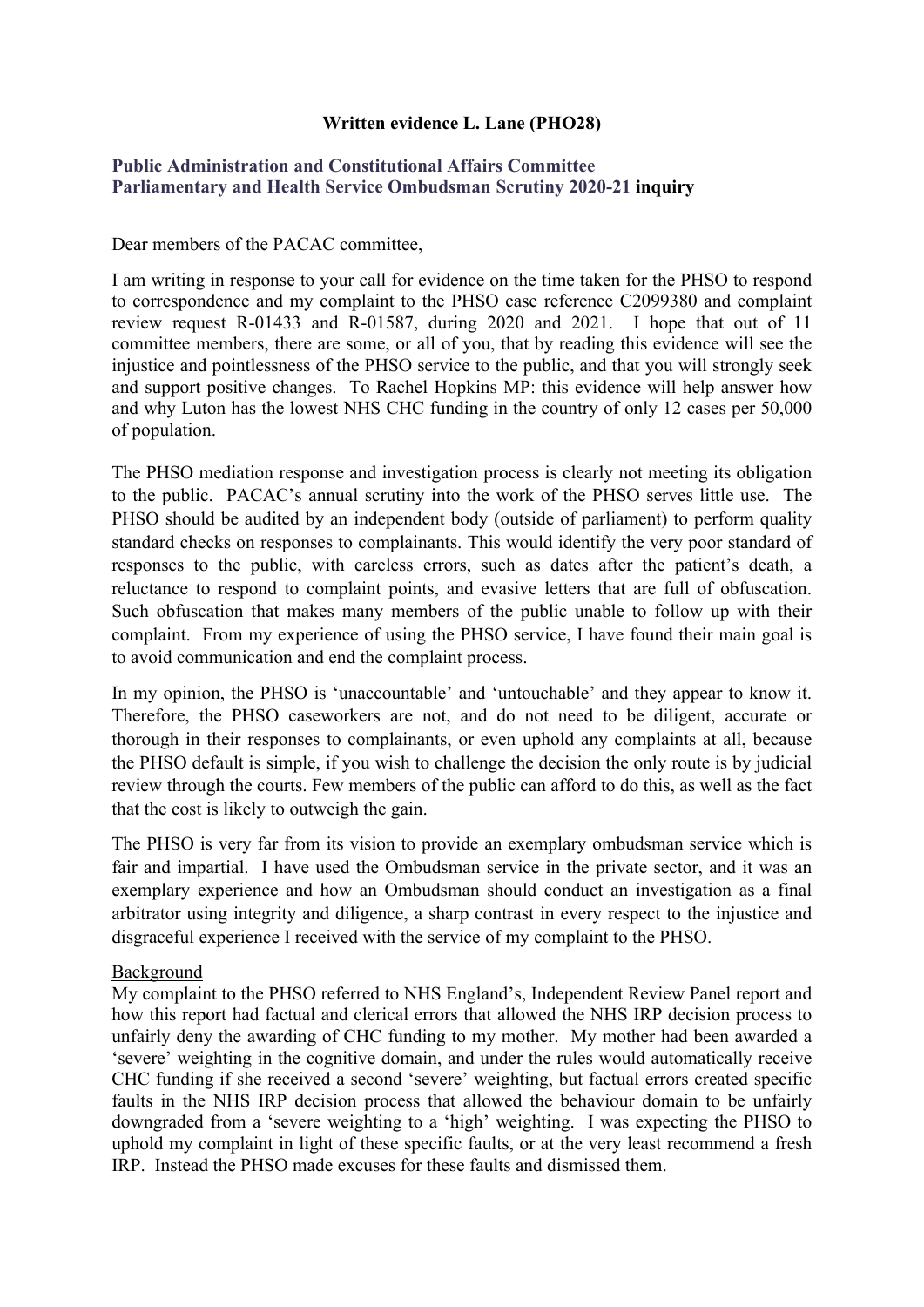### THE TRAIL OF CORRESPONDENCE OF MY COMPLAINT

28 August 2019 my complaint about NHS IRP decision was sent to the PHSO.

21 February 2020 I received the PHSO letter not to take my complaint further.

**The PHSO noted the NHS IRP report had a factual error of weight gain instead of weight loss, but she excused and dismissed this specific fault, stating it did not impact on the NHS IRP's overall decision.**

5 March 2020 On my request he PHSO caseworker agreed to a telephone call to take place on 12 March 2020. I sent an email on 11 March 2020 so that she had sight of my points of complaint before the telephone call.

12 March 2020 The PHSO caseworker called my husband and myself, as agreed. On discussing our first complaint point, **she said 'well I can see you are not going to agree with me, so there is no point continuing this conversation and I am going to end this call now and I will send you a letter and you need to complete a complaint review form'.** We were both very shocked by this response, we tried to move to our next points, but she was adamant to end the call, so she achieved her objective to close down our complaint discussion. She never sent us a letter or complaint form and I sent her many follow up emails in the coming weeks. I then sent an email to her manager, and I received an email from the original caseworker apologising she had not sent a complaint form and that she had gone on leave and asked her colleague to do this, but evidently this did not happen. So it had taken much effort and time before I was even in receipt of a complaint review form.

I returned the complaint form on 29 June 2020.

20 August 2020 I received an email response from PHSO, Operations Manager. This email did not address most of my complaint points. **In her email she apologised for an incorrect date in their decision letter which was a year after my mother's death. She also acknowledged there was a clerical error in the NHS IRP report, in which another patient's name appeared. This error, stated, 'care needs were met using planned interventions and were routine' for another patient name. This factual error was excused and dismissed, by stating my mother's name was correct in other places.** 

My response email to the PHSO, Operations Manager 2 September 2020, again repeated my complaint points that she had not yet responded to.

On 16 September 2020 the PHSO, Operations Manager responded in a short email. In one sentence, she erroneously stated 'you raise concerns around weight loss recording and weighting of the cognitive domain. **I raised no such concern over the cognitive domain as my mother had already been awarded a 'severe' weighting for this domain.** She also stated 'It is not required that I comment specifically on each of these elements in a review decision letter. We have reached the end of our process. So again, my complaint points were unanswered.

I sent a letter to Mr Behrens on 29 September 2020 expressing my dissatisfaction with the PHSO process. I received an email receipt notification.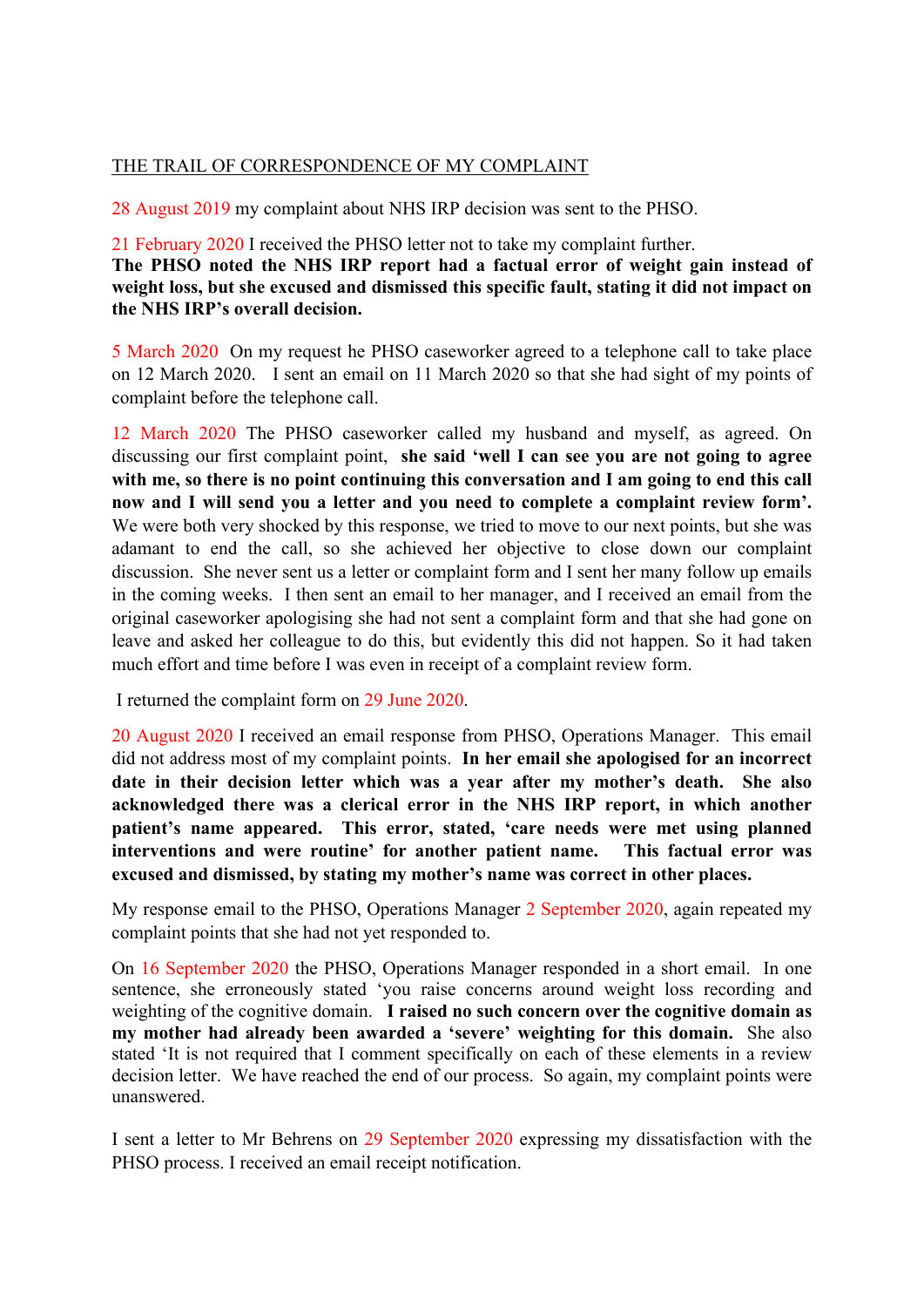On 2 October 2020 my MP wrote to the PHSO, Mr Behrens, to ask for a response to my complaint points that had so far been overlooked and not responded to.

20 November 2020 A PHSO senior case worker responded to my MP and stated in an email that he would try to reply by 19 December 2020, but it would be more realistic to expect a response early in the New Year. Bizarrely, I note he also created a new reference number for this case R-01587. He responded to my MP on 11 December 2020. I was not copied into this response, and I did not receive a copy until 20 March 2021 when I chased up my MP to see if he knew what was happening. My MP stated it is the normal process for the PHSO to reply to the complainant and copy in the MP.

1 April 2021 I replied to Mr Behrens in response to the PHSO senior caseworker's letter of 11 December 2020, thinking he had replied on Mr Behrens behalf. I received no response or acknowledgement of my email.

28 April 2021 I emailed the senior caseworker directly.

5 May 2021 PHSO, Head of Review and Feedback Team replied on behalf of Mr Behrens. She also acknowledged that I had emailed the senior caseworker. She confirmed the senior caseworker would not be responding. She passed on his apologies for the incorrect Psychiatrist date he mentioned in his letter, which was a year after my mother's death. She also apologised that I received no acknowledgement receipt to my original email to Mr Behrens.

12 May 2021 I responded to PHSO, Head of review and feedback team. I requested that with all the evidence of errors in the PHSO letters and the NHS IRP report, the fairest solution to my complaint would be for a fresh IRP to be carried out by an impartial region, say the North **West**.

13 May 2021 I received an automatic email response that my email was being considered and I would receive a response in 10 days.

28 May 2021 I sent a follow up email as I did not receive a response after 15 days.

28 May 2021 PHSO feedback team apologised for not responding. The Head of Review and Feedback Team was absent, and she was now on annual leave until 7 June 2021.

8 June 2021 email from PHSO, Head of Review and Feedback team apologising for the long delay in responding. She stated they will not be asking the NHS to convene a fresh IRP and are closing the case and that judicial review in the courts was the only option left to me.

## **THIS IS WHY I HAVE NO FAITH, TRUST OR CONFIDENCE IN THE PHSO TO ACT FAIRLY AND IMPARTIALLY WHEN INVESTIGATING COMPLAINTS.**

In the PHSO's letter of 21 February 2020 it states, 'we can only uphold a complaint about an eligibility decision if there is some specific fault in the way the IRP reached the decision'.

There were 3 specific faults (detailed below) in the NHS IRP report, that affected their decision process. The PHSO accepted these errors in their correspondence, so why did they not uphold my complaint as they said they would. **On this basis, if any specific faults in the NHS IRP report that affect the decision process are highlighted to the PHSO, and are then simply excused and dismissed by the PHSO, then the public will never ever receive any justice from the PHSO service and the PHSO service is a waste of time and taxpayers funding.**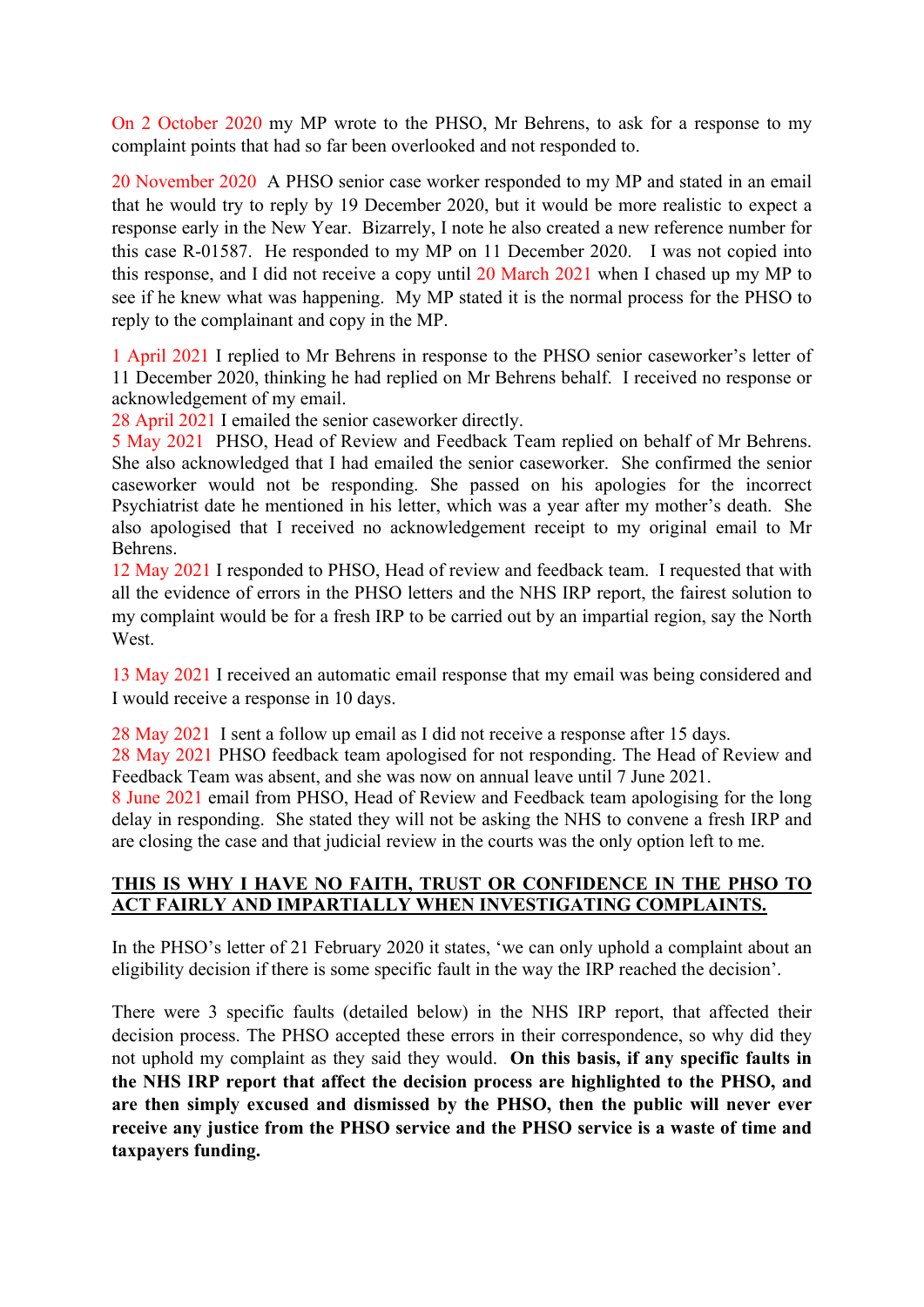I requested a fresh IRP to be convened, as the fairest solution to my case, but this was denied by the Head of the Review and Feedback Team.

## **1. WEIGHT GAIN INSTEAD OF WEIGHT LOSS.**

The PHSO's letter of 21 February 2020 accepted a factual error within the IRP report of weight gain instead of weight loss, but then the PHSO excused the factual error by stating my mother had weight gain after the claim period. However, the PHSO does not mention that my mother also had weight loss too. During the review period my mother commenced antipsychotic medication, which has a temporary common side effect of weight gain, after this initial period she reverted to weight loss again. During the claim period this factual error was used in the NHS IRP decision process, so my complaint should have been upheld.

# **2. ANOTHER LADIES NAME APPEARING IN THE NHS IRP REPORT**

The PHSO's letter of 20 August 2020 accepts and confirms a clerical error in the NHS IRP report of another lady's name appearing in a statement, saying 'care needs were met using planned interventions '. The PHSO then dismissed this factual error stating the rest of the report refers to my mother and that my mother did not need one to one care. This incorrect name was a factual error. During the claim period this factual error was used in the NHS IRP decision process and therefore my complaint should have been upheld.

## **3. DAILY ANTIPSYCHOTIC INCORRECTLY DESCRIBED AS PRN (as and when required) AND ONLY NEEDED TWICE IN THE REVIEW PERIOD**

The PHSO's letter of 11 December 2020 accepts that in the NHS IRP report point 9.5 the IRP incorrectly indicates that Risperidone was given on a PRN (as required basis) and this was given twice in the review period. The PHSO then excuses this factual error by stating elsewhere in the IRP report (8.7, 8.18) the dosage is correctly noted.

The PHSO is incorrect, in IRP point 8.18 states 'the panel note that Risperidone PRN was prescribed for a short period.' During the claim period this factual error was used in the NHS IRP decision process and therefore my complaint should have been upheld.

## **3.1 'SEVERE' BEHAVIOUR DESCRIPTOR**

**NICE GUIDELINES STATE THAT RISPERIDONE SHOULD ONLY BE PRESCRIBED, AS A LAST RESORT, FOR DEMENTIA PATIENTS WHO ARE AT RISK OF HARMING THEMSELVES OR OTHERS OR SEVERELY DISTRESSED.** NICE guidelines are evidence based recommendations for health and care in England and cover the NHS in England and NHS organisations, such as clinical commissioning groups. The PHSO's letter of 11 December 2020 stated that NICE guidance does not directly translate to the weighting for CHC funding.

The PHSO's letter of 11 December 2020 the PHSO states "Mrs Lane is correct, the IRP did indeed accept that her mother required a 'prompt and skilled response' to her behaviour. The phrase 'prompt and skilled behaviour' is included in the descriptor for a 'severe' need. However, that is not what the full descriptor says:"

\*Challenging behaviour of severity and/or frequency that poses a significant risk to self, others or property.

*The risk assessment identifies that the behaviour(s) require(s) a prompt and skilled response that might be outside the range of planned interventions."*